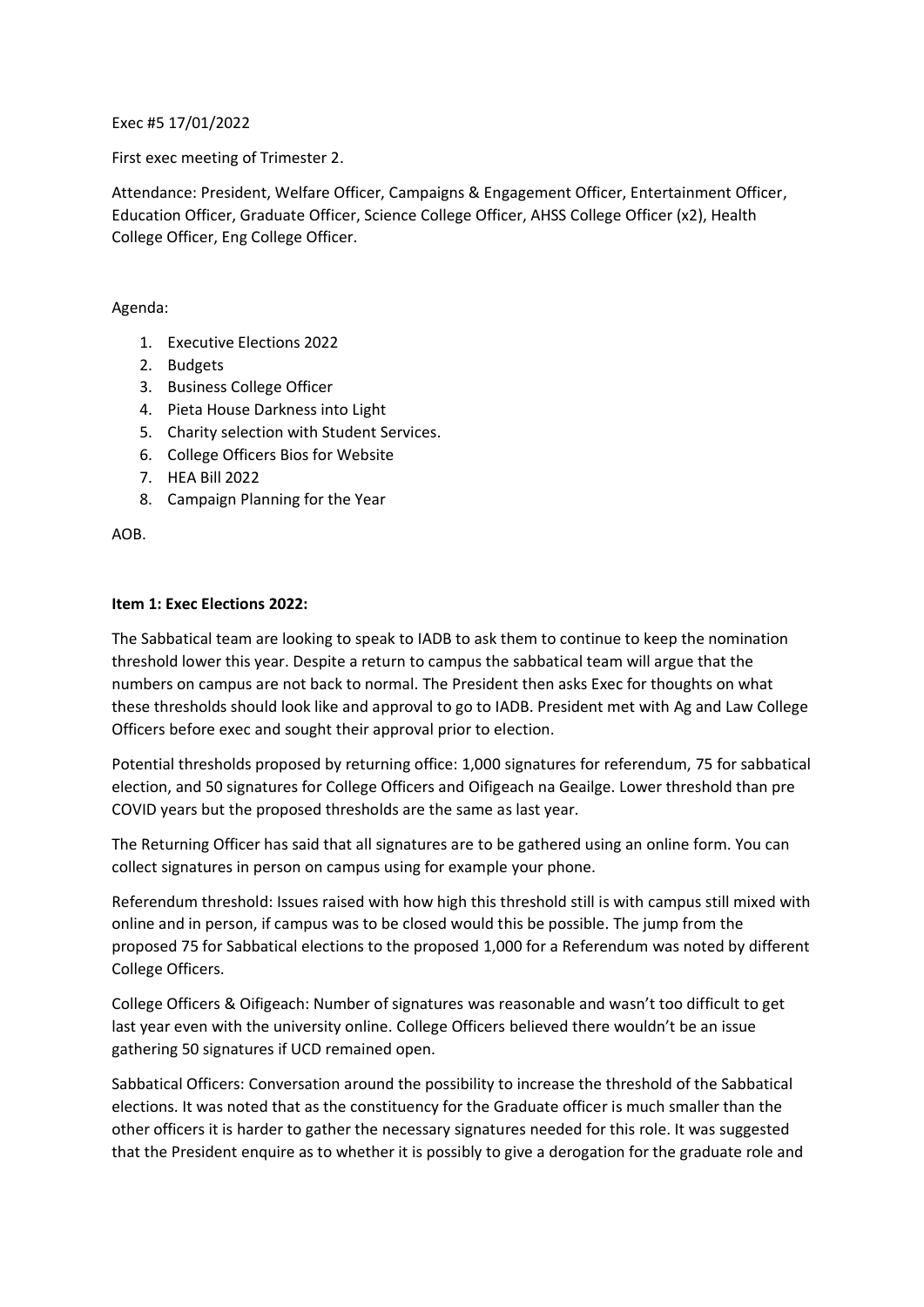increase the threshold for the other officers. If this isn't possible then the Exec suggests the threshold remains at 75.

The Returning Officer has said that all election prep, hustings workshops all to be done virtually.

Exec had a discussion on whether it was possible to have a live audience at hustings or even just the candidate/panel in person with the event live streamed.

Potential for Webinar style format so audience people could be on zoom call to ask questions to stop time delay while also live streaming it. Proposal to expand the number of sites used to stream the event to Instagram and YouTube alongside Facebook. The aim would be in this case to only use questions submitted via the Zoom Webinar for efficiency reasons.

Length of time for hustings: proposal to extended husting from 6 - 9 pm, adding an extra hour. The hope is that if races are contested hustings will also need to be extended to allow for this. A suggestion of changing the time to  $5 - 8$  pm rather than 6-9, however, there is an acknowledgment that some classes won't finish until 6 pm and if audience is only virtual then keeping it at 6 pm will allow people to move from campus to somewhere suitable for viewing.

Order: Who goes first? Exec or Sabbats. Sabbats coming first could potentially mean no one remains in the audience for College Officers. College Officers note that Sabbat elections are generally more popular and leaving them to the end will ensure that College Officers have an audience.

## **Item 2: Budget**

What have College Officers & Oifigeach spent?

AHSS has plans to work with Arts Soc on a ball and will be using their budget to help pay the deposit and maybe subsiding buses/tickets. This is up in the air due to COVID. The College Officers are hoping that this will be able to go ahead still on a later date.

Health: Plan to adopt a Cheese and wine style event as seen during the Post Grad week and run one for different year groups within their constituency. They also propose that if this isn't possible, they might reach out to Med Soc to see if they'd be willing to collab on an event.

Science: Want to do some more give aways using their budget with the plan to use whatever is left on book vouchers.

President has asked that College Officers present proposals for spending at the next Exec. If it becomes clear that College Officers will not be able to spend their budget, then the Exec will look at pooling budget resources to plan a bigger event across constituencies.

**Item** 3: Business College Officers.

There is interest in a by election for Business College Officer. By the time Exec had begun 5 Business class reps responded to an email from C&E expressing their interest in running for the Business College Officer at the first council of the trimester. C&E was asking for Exec's permission for the Returning Officer to open the nomination process. SU council would then hear from the different candidates and vote in the next College Officer. The nomination process will be advertised on the SU website and Social Media channels also.

#### **Item 4: Pieta House Darkness into Light**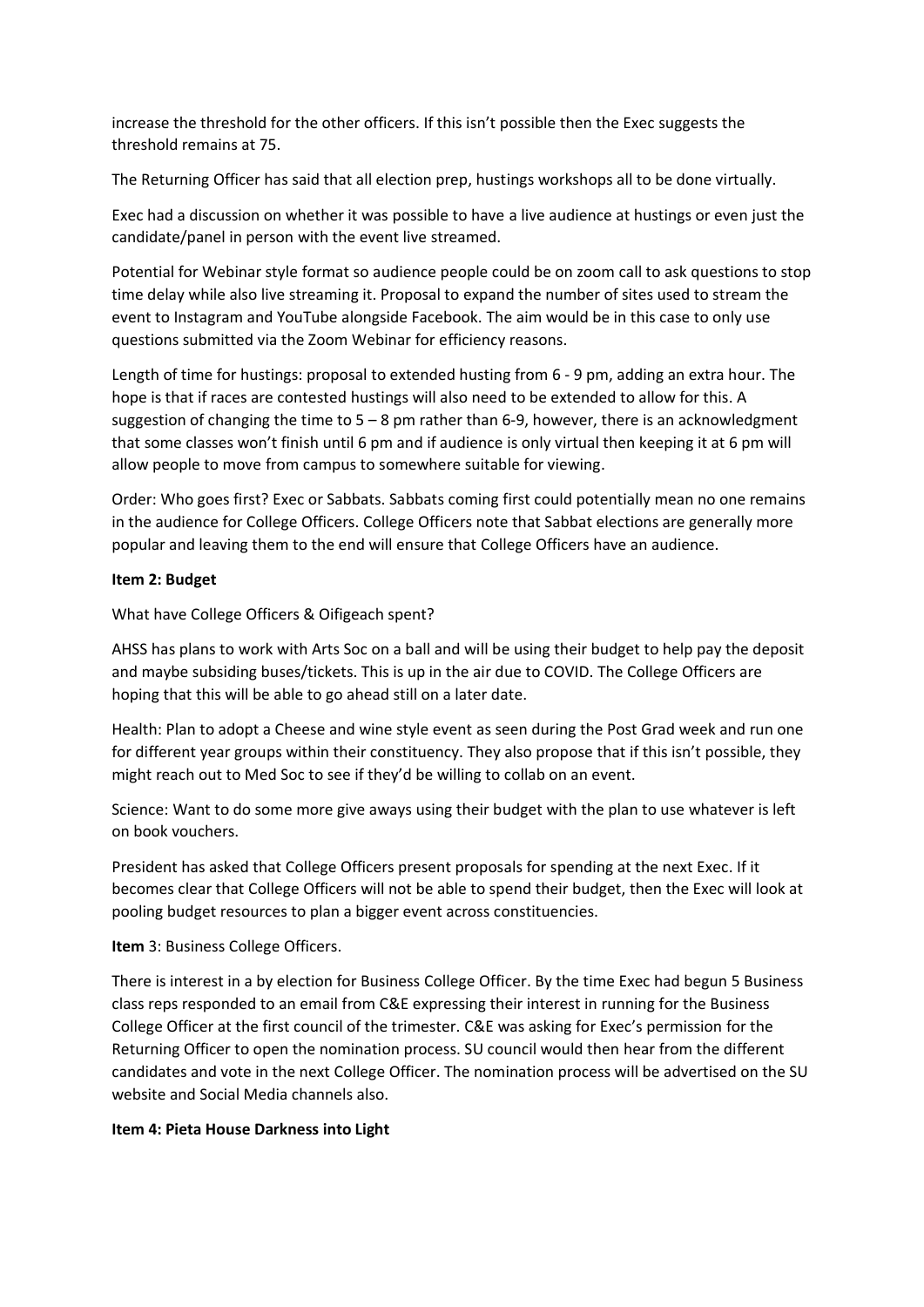Pieta House reached out to UCDSU to ask whether we would like to work with them on their Darkness into Light event this trimester. The SU would have worked with Pieta House prior to COVID on this event. It is noted that the event is very time intensive, and it is during exam season which is an extremely busy and expensive time for the SU already. In previous years the SU had a full time Events Manager who was in charge of the Darkness into Light event which meant there was less pressure on Sabbatical teams. COVID also means that the planning for exam seasons has become more intensive as plans are constantly being revised and extra monetary and staffing resources are needed.

Issues were raised about supporting Pieta House due to criticisms raised about the service. Issues with the wages that upper levels of management receive to allegations of negative treatment of staff and those availing of the service, especially those from the LGBTQ+ community.

Decision: No interest expressed by any member of Exec pushing for the Union to work with Pieta House on this year's Darkness into Light. The COO of UCDSU will reach out to different units within UCD to see if they would like to take charge of the event. If no other unit is able or willing to take over the event Exec will be updated.

## **Item 5: Charity selection with Student Services.**

Dominic O'Keeffe, as head of Student Services, and UCD AFC are looking for a charity to support with a €40,000 donation. O'Keeffe has asked for the SU's input on what charity to select. UCDSU does work with Empower the Family, however, the donation is in collaboration with Dublin City Council who do not want to donate the money to a charity working around housing. Exec suggested charities such as Jigsaw (who the SU have worked with in the past), Niteline, Women's Aid and the DRCC. Education suggested that in light of recent coverage around how school closures due to lockdown affected children from lower economic backgrounds that the SU look for charities that work with children from disadvantage areas such as those in DEIS schools and help support them with after school activities and work to promote access to higher education. Organisations such as An Cussan, SOLAS project and Cross Care were proposed. The Education Officer will look into these charities and come back to Exec.

The President will contact O'Keeffe about whether it is possible to select multiple charities, the perception is the charities logo will go on the GAA jerseys so this may not be possible.

The President will talk to the group overlooking this project to discuss what type of charity they want to support and whether SOLAS, which does not focus on college students specifically, suits the idea of the project.

Number One preference: SOLAS style charity. Second preference would be Jigsaw.

#### **Item 6: Website College Officers biographies.**

The SU's Social Media Manager asked for the President to remind College Officers to send over a short biography to go up on the SU's website.

#### **Item 7: HEA Bill 2022**

The President outlined how the bill was being introduced into Dáil this week. Some of the main changes coming out of the bill are, UCD Governing Authority will not have only 17 members with more external representatives, the SU currently has 4 Student Reps which will be cut to 2 reps but the SU will gain proportionally. In talking with the trade unions on campus it appears they are not overly happy.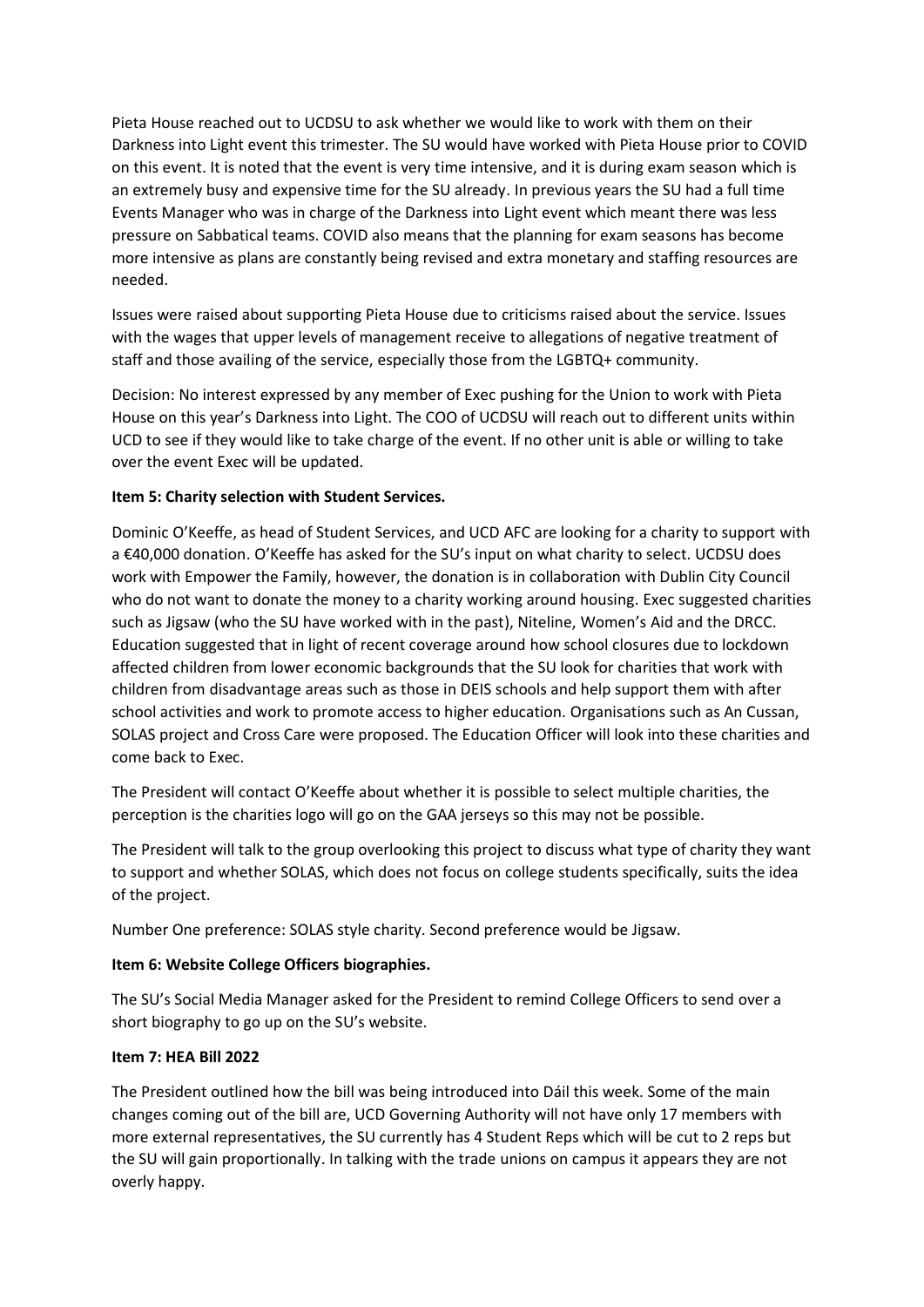Another section of the bill deals with Performance Frameworks and Funding Frameworks. The purpose of these frameworks is to monitor how the universities are using public funds granted to them by the HEA. This isn't very popular within universities as they feel it is a threat to the university's autonomy. The President explains the pros to these frameworks to Exec. These frameworks will ensure that universities will use funds as intended and will ensure strategies such as the mental health strategy are actively worked on rather than just left sit idle by management. Cons issues of autonomy of the university and their relationship with Government. Health College Officer asks whether these frameworks could be used to impact housing costs on campus, it is decided probably not as funding for accommodation on campus comes from the HFA rather than the HEA, but this can be something the SU lobbies to be introduced within HFA funding to universities.

Size of Governing Authority: The Education Officer raises an issue with the increase in external reps featured in the bill. There is a worry that these reps may be pulled from business and corporate backgrounds with no background or expertise in education or higher education. Ministers' choices do much better proportionally with the new size of GA while internal members are losing out proportionally, this is likely to be a sticking point for staff and academics.

The bill is being debated in the Dáil on Thursday. The Graduate Officer notes how UCD has done minimal public lobbying compared to for example Trinity. The Education Officer mentions that Trinity's public lobbying is due to the individual set up of their governance structure and that they are looking for specific acceptations to be made for them in the bill. UCD is likely letting the IUA lead in relation to lobbying around the bill and responding to it.

The Education Officer asks if USI has made any public response to it yet and if they had any input into it. Exec is unsure but assumes they may have been consulted in the drafting of the bill.

The C&E officer notes how there is both a mandate and constitutional change possibly needed when the new change to GA comes in. Currently the SU has a mandate around gender balance on GA and constitutionally the Graduate Officer has an obligation to seek election to the Governing Authority. The mandate on gender equality is due to expire next month and the C&E officer will bring this back up with Exec at this time once we know more about the proposed changes.

#### **Item 8: Campaign planning for the year**

A demonstration is being planned for. The focus of the protest will be on fees, commercialisation of higher education, mental health, and housing. The President asked for feedback and input from Exec on plans.

One aim for the protest is to put pressure on Prof Mark Rogers the current Registrar who will take over from Deeks as Interim President once he leaves and Minister Harris for the end of term. Exec wants to make sure that during the selection process for UCD's new President that all candidates are aware of student issues and what UCD students want to see addressed.

President spoke to SIPTU and IFUT about the protest and mentioned it to Unite while in a meeting. Both SIPTU and IFUT said they'd support it conditionally as need to pass it by members. The hope is that the Unions would support a potential student walk out for the protest.

The SU is going to reach out to societies and clubs on campus as the SU want as much buy in as possible across campus.

President plans to work with UCD Confessions to publicise the protest.